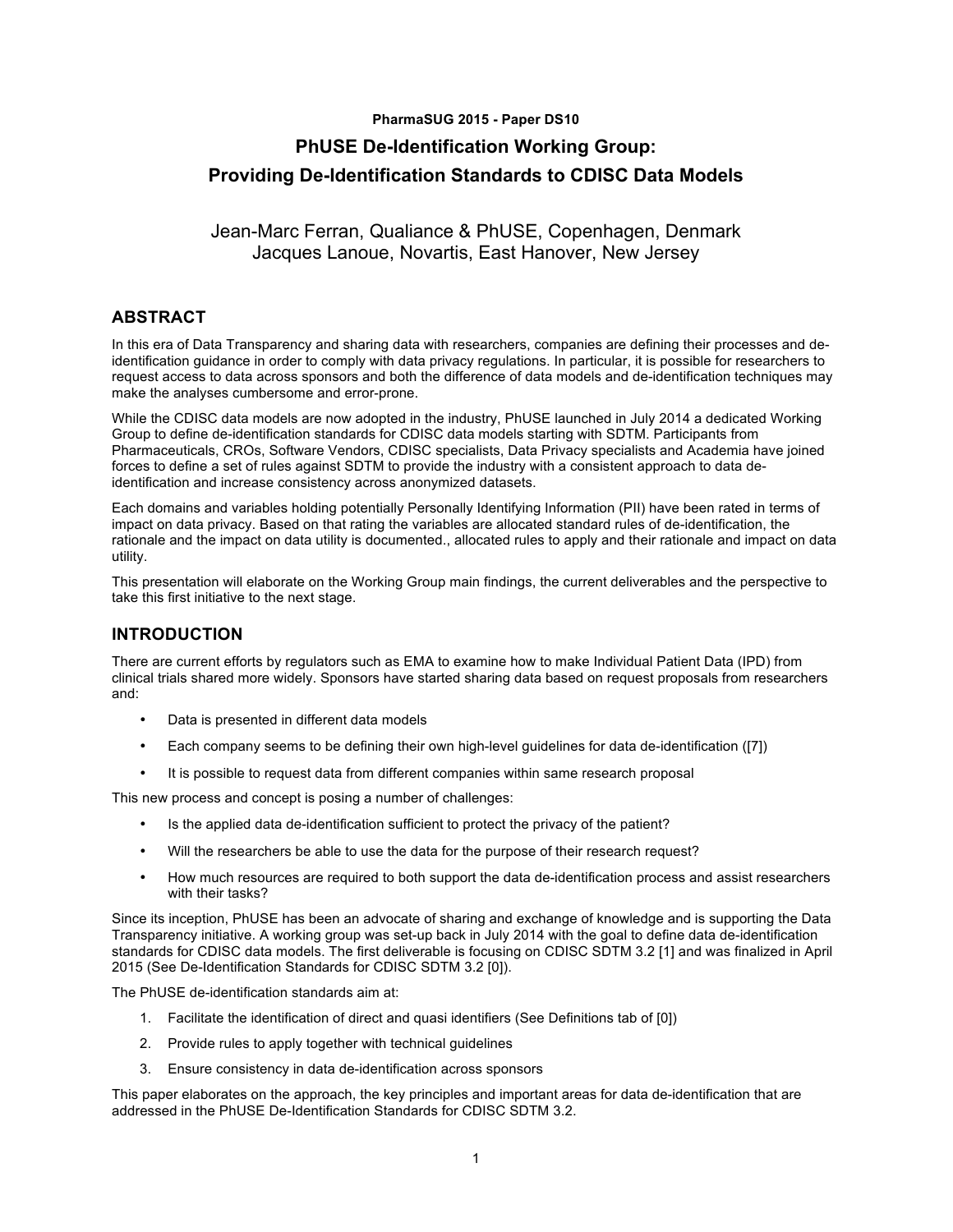# **APPROACH**

This PhUSE De-Identification Standards for CDISC SDTM 3.2 has been written in the context of the data transparency initiative in the pharmaceutical industry and assumes the following main requirements are also being met as part of the data disclosure process:

- 1. Anonymized data is shared with researchers through a secure portal where the download and upload of data is controlled and is the responsibility of the sponsor.
- 2. Data sharing agreements are signed between sponsors and researchers and commit the researchers not to attempt to re-identify patients, download data or carry out analyses outside the approved research request, attempt to contact any of the participants or presumed participants, link the data with other data sets that they may have access to, and provide access to the portal to someone else.
- 3. The researchers have privacy practices in place at their institution.

In case of public data sharing, stricter measures must be applied in terms of data de-identification. This is discussed in paragraph "Public Data" in Appendix 2.

The PhUSE De-Identification Standards for CDISC SDTM 3.2 considers both pro-active data de-identification outside the context of an approved research request and reactive data de-identification within the context of a particular approved research request. For each variable identified as a direct or quasi identifier, both a primary and alternative rules are suggested. The primary rule was defined mostly in the context of pro-active data de-identification maximizing data utility. While the alternative rule was defined to address special cases and reactive data deidentification. It is assumed that sponsors verify the data utility is adequate in general for proactive data deidentification or for a given research request for reactive data de-identification.

It must also be noted that documents (e.g. CSR) disclosed together with the de-identified data must be redacted in a manner consistent with the data.

Low frequency of variables values poses a risk of re-identification. It is generally recommended that after the application of the rules described in this document, the data be examined a second time to identify those risks. When implementing a de-identification process sponsors should consider developing policies to address low frequencies in their studies, how to measure it, and the types of generalizations or suppressions that they would apply, as well as methods to automate that process.

The following other aspects of data de-identification and data sharing are not directly addressed in the deliverable and are the responsibility of the sponsors to define. These items are important and need to be implemented by the sponsor in conjunction with this standard:

- 1. The processes that support data transparency implementation (Use of Independent Review Boards, deletion of the keys, provision of full database or subset fitted to the request, etc.). Note that TransCelerate [4] provides guidance in these areas.
- 2. The process to assess residual risk in de-identified data. One methodology is described in more detail in the IOM report [5] and some guidance is provided in section "Low frequency" in "Decisions" tab and Appendix 2 of the deliverable.
- 3. The actual documentation of the de-identification that was applied.
- 4. The definition and approach to the de-identification of sensitive data.

### **The definitions, decisions and assessments in the deliverable represent the consensus of the working group.**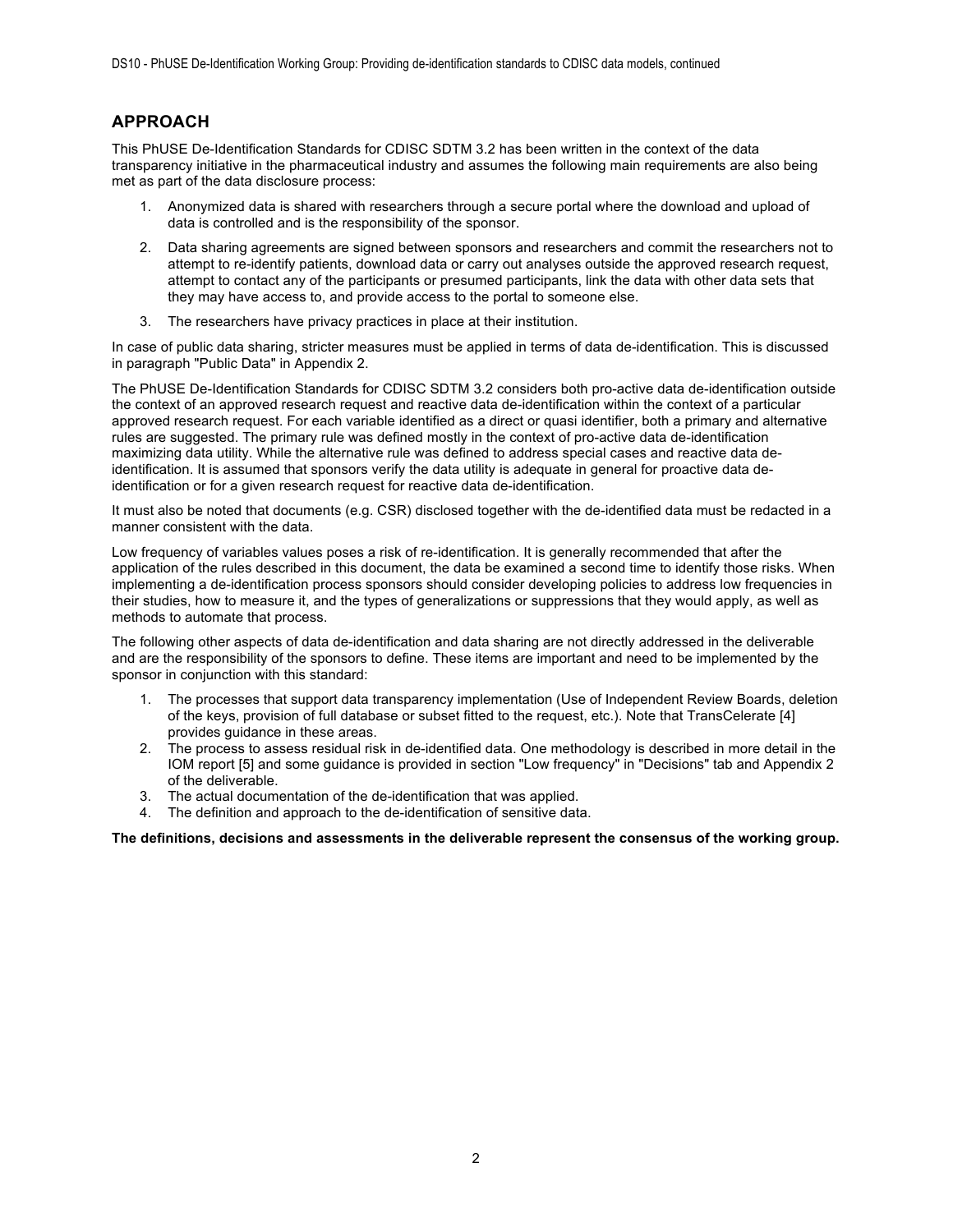# **PHUSE DE-IDENTIFICATION STANDARDS FOR SDTM 3.2**

The deliverable consists of an MS Excel spreadsheet (See at http://www.phuse.eu/Data\_Transparency.aspx) with different tabs:

- Cover tab: Document information.
- Intro tab: Introduction including background, important considerations, out of scope, disclaimer and approach.
- Definitions tab: List of important terms with their definitions and examples when applicable.
- Decisions tab: Important areas with rational for decisions.
- Rules tab: The different rules to be applied together with technical guidance.
- SDTMIG tab: The SDTM 3.2 variables (1300+) together with their assessment for Direct/Quasi identifiers, Primary rules, Secondary rules and Comment for De-Identification. See Figure 1.
- References tab: Sources used for the elaboration of the deliverable.
- Appendices tab: Appendices for guidance on "Dates Offset" and "Low Frequency"
- Change log tab: Different versions of the deliverable together with list of changes.

|                | R                     | $\mathbf{C}$    | D                  |                                           |                  |        | $\overline{H}$     |                                  |                                                                                                                                                                                                                                                                                                                                           | $\overline{\mathbf{K}}$ | L                 | $\overline{\mathbf{N}}$ | $\overline{O}$                  |                                          | $\circ$                                                                                                                                                                                                                                                                                                  |
|----------------|-----------------------|-----------------|--------------------|-------------------------------------------|------------------|--------|--------------------|----------------------------------|-------------------------------------------------------------------------------------------------------------------------------------------------------------------------------------------------------------------------------------------------------------------------------------------------------------------------------------------|-------------------------|-------------------|-------------------------|---------------------------------|------------------------------------------|----------------------------------------------------------------------------------------------------------------------------------------------------------------------------------------------------------------------------------------------------------------------------------------------------------|
|                | Seg   Observa   Domai |                 | Variable Name      | Variable Label                            | <b>Type</b>      | Length | Controlled T       | Role                             | <b>CDISC Notes</b>                                                                                                                                                                                                                                                                                                                        | Core.                   | <b>References</b> |                         |                                 |                                          |                                                                                                                                                                                                                                                                                                          |
| Fo             | tion Cla n Pref       |                 |                    |                                           |                  |        | erms or For        |                                  |                                                                                                                                                                                                                                                                                                                                           |                         |                   | <b>Direct Quasi I</b>   |                                 |                                          |                                                                                                                                                                                                                                                                                                          |
| īΦ             |                       | 啃               | ▼                  | $\overline{\phantom{a}}$                  | ≂                | ≂      | mat<br>G           | ₹                                | ≂                                                                                                                                                                                                                                                                                                                                         | ∣≂                      | ∓                 |                         |                                 | dentifier DI Primary R DI Alternative Ru | $\overline{\phantom{a}}$<br>DI Comment                                                                                                                                                                                                                                                                   |
|                | 970 All classes       |                 | <b>EVINTX</b>      | <b>Fealuation Interval Text</b>           | Char             |        |                    | imine                            | Evaluation interval associated with an observation, where the interval is not<br>able to be represented in ISO 8601 format. Examples: LIFETIME, LAST<br>NIGHT, RECENTLY, OVER THE LAST FEW WEEKS.                                                                                                                                         |                         |                   | Quasi Level 2           | No further de-<br>dentification |                                          | Low frequencies in a very special (not standardised) interval could<br>lead to a higher probability of identification                                                                                                                                                                                    |
|                | Special-<br>Purpose   | <b>DM</b>       | <b>STUDYID</b>     | Study Identifier                          | Char             |        |                    | <b>Mercifier</b>                 | Inique identifier for a study.                                                                                                                                                                                                                                                                                                            | Reg                     |                   |                         |                                 |                                          |                                                                                                                                                                                                                                                                                                          |
| $\overline{2}$ | Special-<br>Purpose   |                 | DM DOMAIN          | Domain Abbreviation                       | Char             |        | <b>(DOMAIN)</b>    | dentifier                        | Two-character abbreviation for the domain.                                                                                                                                                                                                                                                                                                | Reg                     |                   |                         |                                 |                                          |                                                                                                                                                                                                                                                                                                          |
|                | Soedal-<br>Purpose    | <b>DM</b>       | <b>LISU BJID</b>   | Inique Subject Identifier                 | Char             |        |                    | dentifier                        | lentifier used to uniquely identify a subject across all studies for all<br>anelications or submissions involving the product. This must be a unique<br>unber, and could be a compound identifier formed by concatenating                                                                                                                 | kaq                     |                   | <b>Direct</b>           | Recode subject ID               |                                          |                                                                                                                                                                                                                                                                                                          |
| $\sim$         | Special-              |                 | <b>DM</b> SUBJID   | Subject Identifier for the Study [Char-   |                  |        |                    | Topic                            | Subject identifier, which must be unique within the study. Other the ID of Req                                                                                                                                                                                                                                                            |                         |                   | <b>Direct</b>           | Recode subject ID               |                                          |                                                                                                                                                                                                                                                                                                          |
|                | Soecial-<br>Purpose   | <b>DM</b>       | <b>RESTDTC</b>     | ichiect Reference Start<br>Date Time      | $C_{\text{inf}}$ |        | 20 190 8601        | lecord<br>Dualifier              | eference Start Date/time for the subject in ISO 8601 character format.<br>Sually equivalent to date/time when subject was first exposed to study<br>reatment. Required for all randomized subjects: will be null for all subjects.<br>who did not meet the milestone the date requires, such as screen failures or<br>massigned subjects. |                         |                   | Quasi Level 2           | Offset                          |                                          |                                                                                                                                                                                                                                                                                                          |
|                | Special-<br>Purpose   |                 | <b>DM</b> REENDTC  | <b>Subject Reference End</b><br>Date/Time | Char             |        | TONE CUIT BY       | Record<br>Sualifier              | Reference End Date/time for the subject in ISO 8601 character format.<br>Usually equivalent to the date/time when subject was determined to have<br>ended the trial, and often equivalent to date time of last exposure to study<br>treatment. Required for all randomized subjects: rail for screen failures or<br>nassigned subjects.   |                         |                   | Quasi Level 2           |                                 |                                          |                                                                                                                                                                                                                                                                                                          |
|                | Special               |                 | <b>DM</b> REXSTDTC | <b>Date:Time of First Study</b>           | Char             |        | 201150 8601        | Record                           | First date of exposure to any protocol-specified treatment or therapy, equal Exp                                                                                                                                                                                                                                                          |                         |                   | Quasi Level 2           | Officet                         |                                          |                                                                                                                                                                                                                                                                                                          |
|                | Special-<br>Purpose   | <b>DM</b>       | <b>REXENDTO</b>    | Me/Time of Last Study<br>reatment         | Char             |        | 20 ISO 8601        | lecord<br>Dualifier              | Last date of exposure to any protocol-specified treatment or therapy, equal Exp<br>to the latest value of EXENDTC (or the latest value of EXSTDTC if<br>EXENDTC was not collected or is missing).                                                                                                                                         |                         |                   | Quasi Level 2           | Officed                         |                                          |                                                                                                                                                                                                                                                                                                          |
|                | Soedal-<br>Purpose    | <b>DM</b>       | <b>RFICDTC</b>     | Date Time of Informed<br>visioni          | n.               |        | 20 ISO 8601        | bacced<br>Daalifier              | Date/time of informed consent in ISO 8601 character format. This will be<br>the same as the date of informed consent in the Disposition domain, if that<br>protocol milestone is decumented. Would be null only in studies not<br>llecting the date of informed consent.                                                                  |                         |                   | Quasi Level 2           | Offiset                         |                                          |                                                                                                                                                                                                                                                                                                          |
| 10             | Special-<br>Purpose   | <b>DM</b>       | <b>REPENDIC</b>    | Date Time of End of<br>Participation      | Char             |        | <b>20 ISO 8601</b> | Record<br>Dualifier              | Date time when subject ended participation or follow-up in a trial, as<br>defined in the protocol, in ISO 8601 character format. Should correspond to<br>the last known date of contact. Examples include completion date,<br>withdrawal date, last follow-up, date recorded for lost to follow up, or death                              |                         |                   | Quasi Level 2           | Officed                         |                                          |                                                                                                                                                                                                                                                                                                          |
| 11             | Soed'al-<br>Purpose   | <b>DM</b>       | <b>DIRIOTO</b>     | <b>Date Time of Death</b>                 | Gш               |        | <b>30 BKO MOT</b>  | <b>lecord</b><br>Dualifier       | Ate/time of death for any subject who died, in ISO 8601 format. Should<br>present the date/time that is captured in the clinical-trial database.                                                                                                                                                                                          |                         |                   | Quasi Level 1           | Offiset                         |                                          | In case of Fatal event. this may be considered for further de-<br>identification for low-frequency of dead patients. This is the<br>responsibility of the sponsor to conduct such assessment considering<br>among other occurence of such death for the concerned subjects in<br>the general population. |
| 12             | Soed al-<br>Purpose   |                 | <b>DM</b> DTHFL    | <b>Schleet Death Flag</b>                 | C <sub>ext</sub> |        | om.                | tecced<br>Dualifier              | indicates the subject died. Should be Y or null. Should be populated even<br>when the death date is unknown.                                                                                                                                                                                                                              | Exe                     |                   | Quasi Level 2           | Keen                            |                                          | In case of Fatal event, this may be considered for further de-<br>identification for low-frequency of dead patients. This is the<br>responsibility of the sponsor to conduct such assessment considering<br>among other occurence of such death for the concerned subjects in<br>the general population. |
|                | 13 Special-           | <b>DM</b> STEED |                    | <b>Study Site Merridian</b>               | Char             | 20     |                    | Reverd                           | Unique identifier for a site within a study.                                                                                                                                                                                                                                                                                              | Rag                     |                   | Quasi Level 1           | Remove                          | Recode ID variable                       | If SITEID is required and is recoded as per the alternative rule, it must                                                                                                                                                                                                                                |
| $14-14$        | Special-<br>Purpose   | <b>DM</b>       | <b>INVID</b>       | vestigator Identifier                     | Char             |        |                    | Record<br><b>Oualifier</b>       | An identifier to describe the Investigater for the study. May be used in<br>addition to SITEID. Not needed if SITEID is equivalent to INVID.                                                                                                                                                                                              |                         |                   | Quasi Level 1           | Remove                          | Recode ID variable                       | If INVID is required and is recoded as per the alternative rule, it must<br>be considered within the risk assessment.                                                                                                                                                                                    |
| 15             | Special-<br>Purpose   | <b>DM</b>       | <b>INVNAM</b>      | vestigator Name                           | Char             |        |                    | Syncerym<br>Sullifier            | Name of the investigator for a site.                                                                                                                                                                                                                                                                                                      |                         |                   | Quasi Level 1           | temove                          |                                          | Such information is related to other individuals than the patients and<br>can also reveal geographic location of site. In addition, it holds little<br>data utility.                                                                                                                                     |
| 16             | Special-<br>Purpose   | <b>DM</b>       | <b>BRIHDIC</b>     | <b>Date Time of Birth</b>                 | Char             |        | 20 ISO 8601        | <b>Record</b><br><b>Audifier</b> | Date/time of birth of the subject.                                                                                                                                                                                                                                                                                                        |                         |                   | Quasi Level 1           | Remove                          |                                          |                                                                                                                                                                                                                                                                                                          |
| 17             | Special-<br>Purpose   | <b>DM</b>       | <b>AGE</b>         | Age                                       | Num              |        |                    | Record<br>Qualifier              | Age expressed in AGEU. May be derived from RFSTDTC and BRTHDTC, Exp<br>but BRTHDTC may not be available in all cases (due to subject privacy-<br><b>ECOTES</b>                                                                                                                                                                            |                         |                   | Quasi Level 1           | <b>Derive Age</b>               | Aggregate Age                            |                                                                                                                                                                                                                                                                                                          |
|                | Soed al-<br>urpose    | <b>DM</b>       | <b>AGEU</b>        | Ape Links                                 | Char             |        | <b>(ACEL)</b>      | dariable<br><b>Sublifier</b>     | hits associated with AGE                                                                                                                                                                                                                                                                                                                  | Exp                     |                   |                         |                                 |                                          |                                                                                                                                                                                                                                                                                                          |
| 19             | Special-<br>Purpose   | <b>DM</b>       | <b>SEX</b>         | Sex                                       | <b>Char</b>      |        | (SEX)              | Record<br><b>Malifier</b>        | Sex of the subject.                                                                                                                                                                                                                                                                                                                       | Req                     |                   | Quasi Level 1           | Keen                            |                                          |                                                                                                                                                                                                                                                                                                          |
| 20             | Special-<br>Purpose   | <b>DM</b>       | <b>RACE</b>        | Raze                                      | Oм               |        | <b>100 (RACE)</b>  | lecord<br>Qualifier              | Race of the subject. Sponsors should refer to "Collection of Race and<br>hricity Data in Clinical Trials" (FDA, September 2005) for guidance<br>regarding the collection of race<br>(http://www.fda.gov/RegulatoryInformation/Guidances/ucm126340.htm)<br>See Assumption below regarding RACE.                                            |                         |                   | Quasi Level 1           | Konn                            |                                          | If necessary remap to CDISC code lists and consider races with low<br>frequency into a category "OTHERDI".                                                                                                                                                                                               |
| 21             | Special-<br>Purpose   | <b>DM</b>       | <b>ETHNIC</b>      | <b>Dimicity</b>                           | Char             |        | 20 GEDINICI        | Revent<br>Dualifier              | The ethnicity of the subject. Sponsors should refer to "Collection of Race<br>and Ethnicity Data in Clinical Trials" (FDA, September 2005) for guidance<br>regarding the collection of ethnicity                                                                                                                                          |                         |                   |                         |                                 |                                          |                                                                                                                                                                                                                                                                                                          |
|                |                       |                 |                    |                                           |                  |        |                    |                                  | ttre//www.fda.gov/RegulatoryInformation/Guidances/ucm126340.htm).                                                                                                                                                                                                                                                                         |                         |                   | Crossi Level 1          | Keen                            |                                          |                                                                                                                                                                                                                                                                                                          |

### **Figure 1 - PhUSE De-Identification Standards for SDTM 3.2**

The large number of variables to assess justified the choice of MS Excel as support media, also in the perspective of using the deliverable to automatize the data de-identification using software.

Every domain and variable defined in SDTM 3.2 (See SDTMIG tab of [0]) is assessed and variables that hold PII were evaluated in terms of data privacy and what rules to apply. Data privacy is defined across 3 levels, Direct Identifiers, Level 1 Quasi Identifiers and Level 2 Quasi Identifiers (See Definitions tab of [0]) of decreasing impact on data privacy and risk over patient re-identification. For these variables, rules to apply are recommended (See Rules tab of [0] for details). In some cases, it is recommended to keep them as-is as they hold critical data for analysis (e.g. Sex) or an alternative rule is suggested to address different cases (e.g. a device number may need to be recoded in a medical device study while not holding any data utility in a medicinal study where it can be removed). Note that columns A to L of SDTMIG tab of [0] come from CDISC SDTM 3.2 Implementation Guide [1]. The topics that the working group addressed and the associated decisions are included in the "Decisions" tab.

**Note that the deliverable is in final draft status at the time this paper is written and may have changed. Please visit http://www.phuse.eu/Data\_Transparency.aspx to download the latest version.**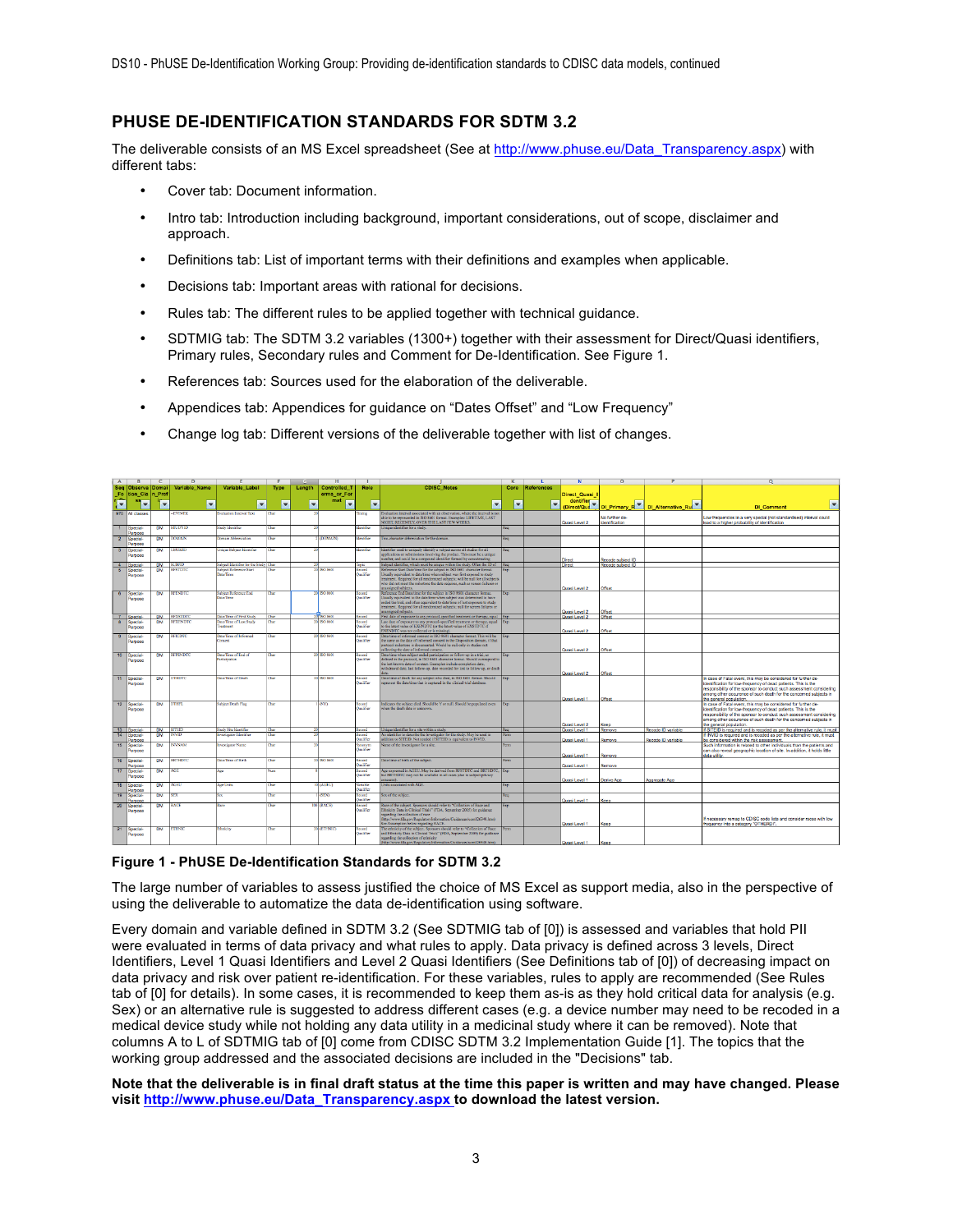### **KEY PRINCIPLES**

The PhUSE Data De-Identification Standards for SDTM 3.2 provides support in:

- Assessing the role of each variable in term of identification potential, quasi and direct identifiers across the SDTM domains
- Assigning rules for de-identification
- Understanding rational and address exceptions and special considerations

#### **Direct & Quasi Identifiers are assessed**

- **Direct identifiers**: One or more direct identifiers can be used to uniquely identify an individual. E.g. Subject ID, Social Security Number, Telephone number, Exact address, etc. It is compulsory to remove or provide a consistent substitute value for any direct identifier.
- **Quasi identifiers**: Quasi identifiers are background information that can be used in connection with other information to identify an individual with a high probability. E.g. Age at baseline, Race, Sex, Events, Specific Findings, etc.

### **Primary & Alternative Rules for De-Identification are assigned**

- **Primary rule**: Rules maximizing data utility (at the exception of geographic location information that is key to decrease the residual risk) for pro-active data de-identification
- **Alternative rule**: Rules addressing a particular request in the case of reactive data de-identification and special cases
- **Impact on data utility** is evaluated qualitatively
- **Implementation guidance** for each rule is provided
- **Rules address different scenarios** rather than different implementation possibilities

### **Comments are added to guide the reader**

- To explain further the **rational of a given assessment**
- To warn reader for **exceptions or special considerations**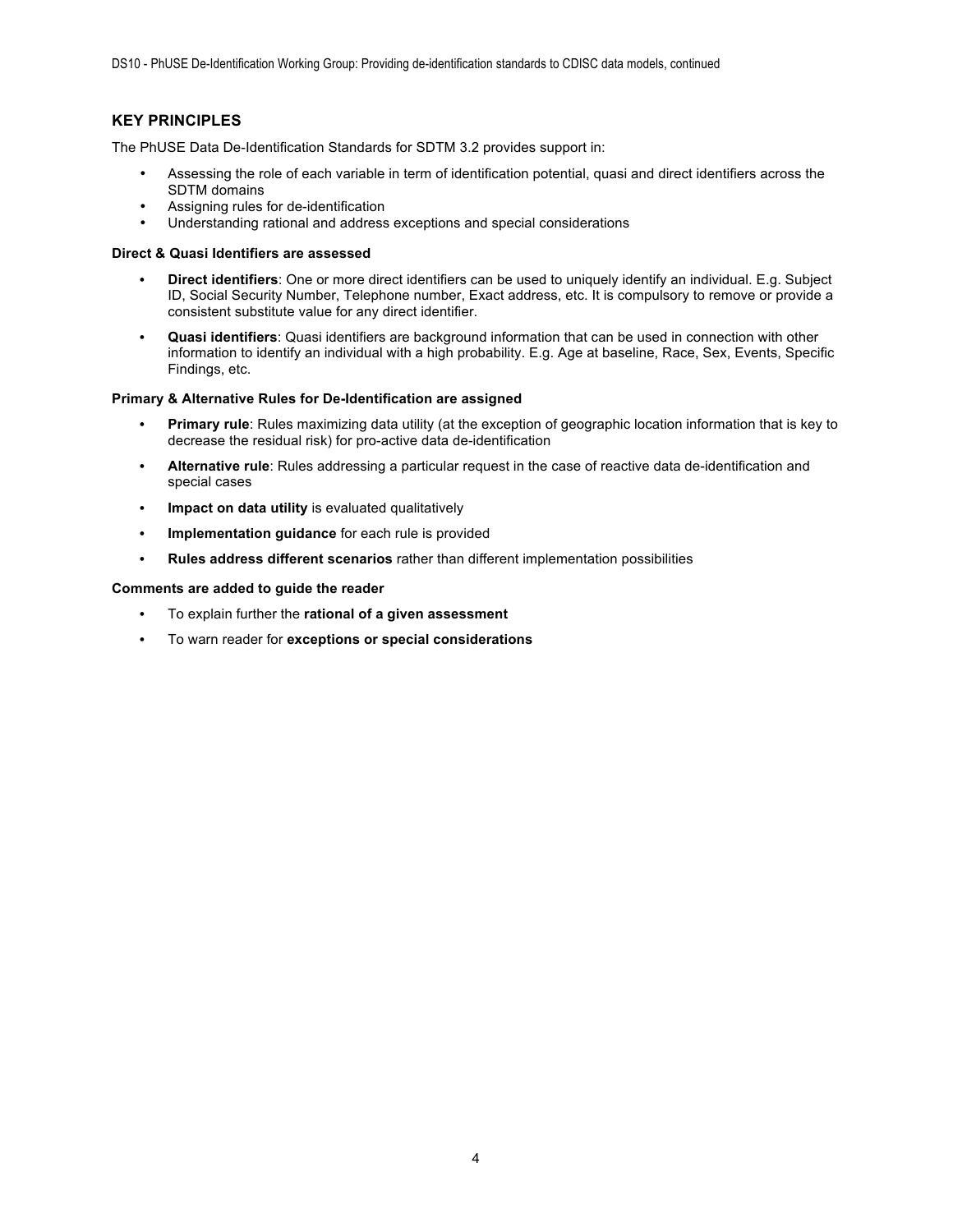### **IMPORTANT AREAS TO CONSIDER**

This section addresses the different important areas to consider, the rational for the decisions that were made and the rules associated with the associated SDTM variables.

A number of variables types are at stake with regards data de-identification. HIPAA [2] provides guidance in what type of data to consider (Safe Harbor 18 identifiers). Clinical data typically holds more PII and these 18 identifiers are also extended to variables such as Race, Ethnicity, etc. In addition, Hrynaszkiewicz et al. [3] provides more guidance specific to clinical data.

As part of the development of this standard, the working group reviewed requirements from HIPAA [2], existing and available sponsors' anonymization standards ([6], [7]), ICO's Anonymisation code of practice [8] and methods proposed in the literature ([3], [5]). Furthermore, there has been continuous collaboration with the TransCelerate Working Group responsible for developing their anonymization guidance document [4].

Although data transparency is outside the scope of submissions of data to health authorities (HA), maintaining CDISC compliance of de-identified data is a nice-to-have, there are a number of scripts that have been and are being developed assuming that datasets are CDISC compliant, and these scripts could then be reused.

The spirit should be to preserve as much data as possible to make sure the data remains usable.

#### *Dates*

All time-related information is important in clinical research in particular dates, they present them self in two forms, date and relative days. Conforms with CDISC standards (both dates and relative days are present), it is preferable from a data utility perspective to keep both types of dates, describe how to offset dates, and keep study day and other relative dates as-is. Full and partial dates must be offset (guidance is provided in Appendix 1 of deliverable [0]) while relative dates such Study Day can be kept as-is in the datasets.

It was also decided that Date of Death must be offset like any other dates considering its importance in clinical research. It is also flagged in the deliverable what variables can indicate death (e.g. AEOUT) and should be considered if further de-identification is required.

In particular, date of Birth must be derived into "Age at baseline" and patients over 89 years old must be aggregated into one category. It is also possible as an alternative rule to derive into age folds (10-15, 15-20, 20-25 etc., 18-20, 20-22, 22-24, etc.) to be defined by the sponsor. Dates indicative of age >89 years, e.g., year of disease diagnosis or year a prior medication was started must be replaced by "--redacted--" (e.g. in MH or CM domains).

#### *Recoding of unique identifiers*

Subject IDs, Reference IDs, Sponsor IDs, Investigator IDs and Site IDs must be recoded.

In particular, a new random unique subject ID must be created that is not made up of any identifiable information. Site numbers must not be replicated in the recoded subject IDs. The list of original subject IDs and the recoded ones must not have any values in common. Same recoded subject ID must be used in extension study data.

Variables such as Reference ID or Sponsor ID are usually constructed using CRF page numbers or laboratory sample numbers, which are Direct Identifiers and require recoding or deletion (if only operational and are not necessary to link data across datasets). The list of original IDs and the recoded ones must not have any values in common. This applies also to Investigator ID and Site ID, among others, when applicable.

#### *Low Frequency & Rare Events*

The concept of low frequency as a means to evaluate re-identification risk is often cited and used. Low frequency is one way to measure risk. The term has the same meaning as `minimal cell size" and "maximum risk" [5]. Maximum risk is a conservative way to measure risk and is more suited to public data release. For non-public data release, which is more congruent with the manner in which data will be disclosed under many clinical trial transparency initiatives, a more suitable way to measure risk is using the concept of "average risk" [5]. Average risk is less conservative and allows the disclosure of more detailed information. Another important consideration is that the actual value of "low frequency" needs to be computed from the population.

More guidance on the topic is available in Appendix 2.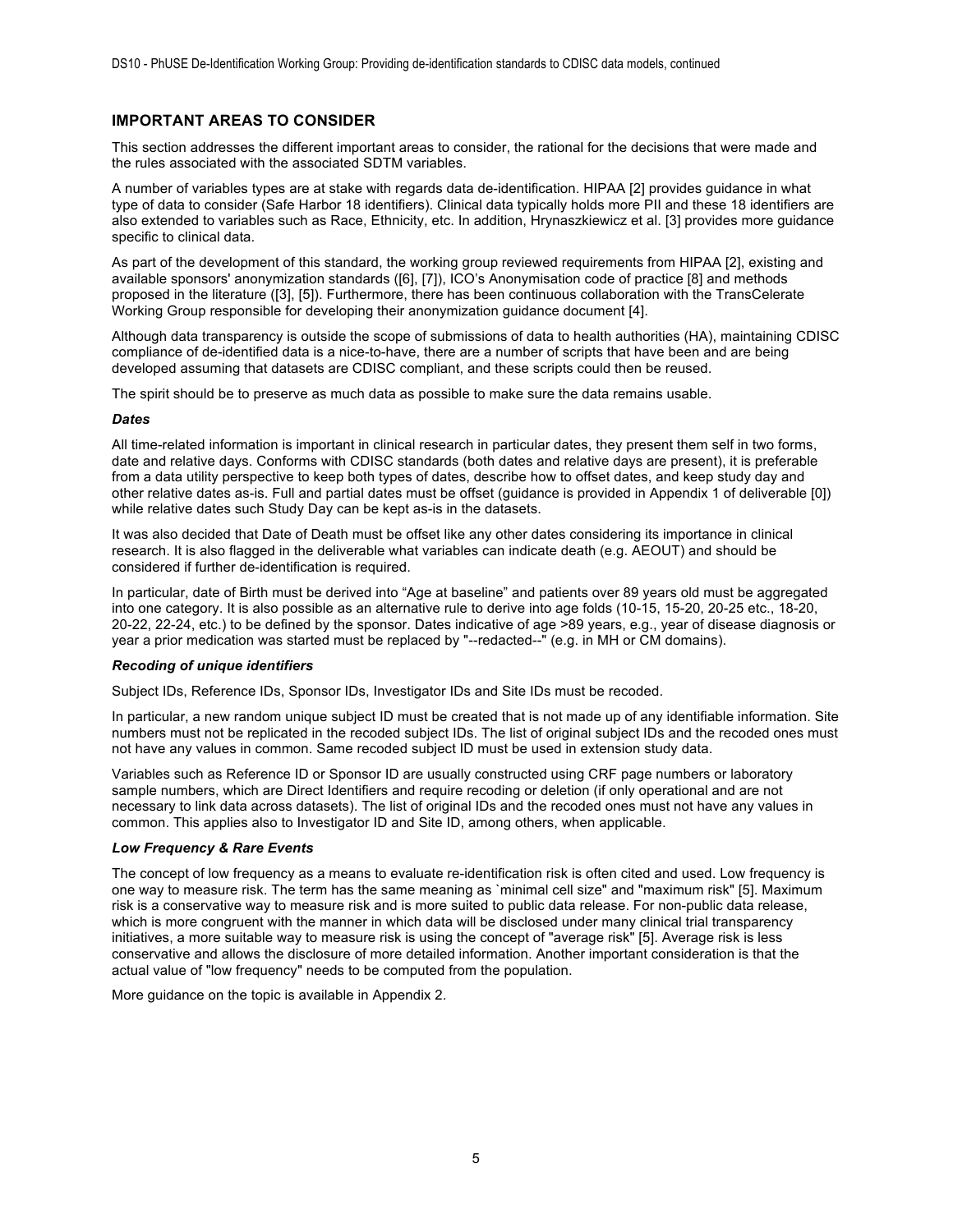### *Handing of Free-text variables and Extensible code-lists*

In general, free-text data must be deleted as free-text data is considered to be a Direct identifier as it can hold any data including PII. If there is no associated coded information available in the dataset that can be used instead, freetext data must be considered for review and redaction of values with PII. However such measure needs to be balanced with the criticality of such variable for future research and as alternative rule, a non-recoded free-text variable can be removed from the dataset.

For variables that are supported by extensible code lists, extra values can be added as free-text. While free-text is considered in the context of data transparency and sharing data with researchers as uncontrolled and at risk, in this particular case, there is often an extensive list of values available from the CDISC controlled terminology. As part of the data management process, sponsors would detect, query and update free-text values that would not be appropriate to keep if they include PII. Such variables are not marked as Direct or Quasi Identifiers in the SDTMIG tab, but for precaution, we assigned the rule "Review and only redact values with personal information" like for freetext variables.

### *Geographic Location*

Country is an important Level 1 Quasi Identifier and in order to decrease residual risk by default (i.e. in the case of proactive data de-identification), country is advised to be aggregated to continent as primary rule unless critical to the analysis (e.g. Country is a fixed-effect factor in a statistical model and the results cannot be reproduced). The alternative rule is to keep country as-is. In particular the rule described in HIPAA [2] within the Safe Harbor method for geographical location is based on an empirical analysis performed by the US Census Bureau and may not be applicable globally.

Site ID and Investigator ID need to be removed because a frequency analysis would likely reveal the most highly recruiting site in a country/region (which by definition would include many of the participants). The alternative rule is to recode Site ID and Investigator ID if required for the analysis and in this case, it should be considered within the risk assessment.

### *Sensitive data*

Although sensitive data (See Definitions tab of [0]) may not necessarily be PII and re-identifying, sensitive data may need to be deleted so that in case of data breach, further measures have already been taken. In principle if the data is not personal data anymore, such data could also be kept. This is the responsibility of the sponsors to decide what risk they are willing to take.

Variables and datasets at stake have a comment associated with such considerations.

#### *PII of third-parties*

PII of third parties (Laboratory name or address, Investigator name, etc.) must be removed from all datasets as it may provide geographical information about the patients and also could compromise the privacy of the third parties themselves. However third party roles may be kept as they can be an important factor for the analysis.

#### *Other important quasi identifiers for data analysis*

While a variable has been identified as a Quasi Identifier, it may be advisable to keep the variable as-is if it is judged critical for analysis and clinical research in general (e.g. Level 1 Quasi Identifer Sex). The rule "Keep" is to document clearly that no action should be taken although the variable should be considered in computing the residual risk and may require in some cases further de-identification (See DI comment column of SDTMIG tab in [0]).

Also in the case of dates, while visit dates are important information with regards to data privacy, e.g. -- DY/VISIT/VISITNUM/VISITDY could help re-identify all visit dates should only one be found out since planned relative dates indicates when during the study the visit is planned to occur. They are classified as Level 2 quasi identifiers and assigned the rule "No further de-identification" meaning that it is not advised to apply further de-identification (they already represent de-identified variable) but are flagged for consistency. This rationale is applied in particular to all relative dates (actual and planned).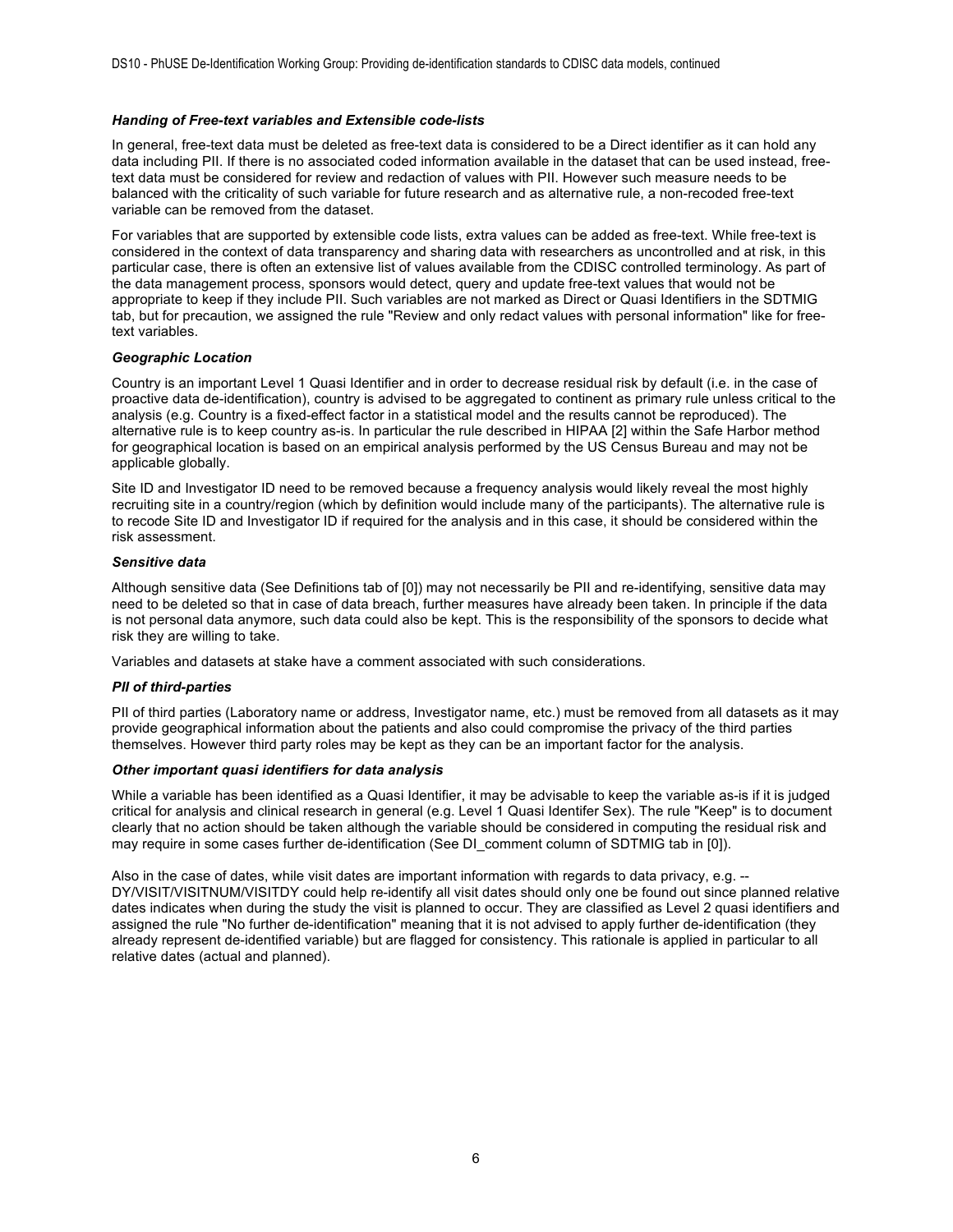# **CONCLUSION**

This set of rules defined for CDISC SDTM 3.2 is written with the goal of both facilitating the assessment of direct and quasi identifiers in SDTM datasets and ensuring consistency in anonymized data shared across sponsors. The definitions of direct and quasi-identifiers represent the consensus of the working group.

However, the rules described here do not guarantee an acceptable or very small residual risk of re-identification in the data and it is the responsibility of the sponsors to define and measure what the residual risk is and define an acceptable risk threshold.

Hrynaszkiewicz et al. [3] suggests that if more than 2 quasi identifiers are left in the dataset, a risk assessment must be carried out. The recent report from the Institute of Medicine [5] suggests that this rule of 2 may not be enough in certain cases because the re-identification risk may still be high, and therefore suggests a methodology to carry out such a risk assessment in Appendix B "Concepts and Methods for De-identifying Clinical Trial Data".

SDTM being also a normalized data model, not all direct nor quasi identifiers may be captured in this deliverable and it is the responsibility of the sponsor to ensure that such assessment is conducted and reviewed according to defined internal procedures.

Following the completion of this first version of the PhUSE De-Identification Standards for SDTM 3.2 in April 2015, a number of pilots are conducted with private and public organizations in order to assess further the usability and accuracy of the rules defined. Based on the feedback, a second version may be developed and made available to the community.

The Working Group is also currently discussing the next deliverables to work on to support the data transparency initiative in the industry. CDISC ADaM or the CDISC SDTM Therapeutic Areas standards are possibilities as an extension as well as addressing the issue of data de-identification documentation or providing open-source code to de-identify studies according to the PhUSE standards.